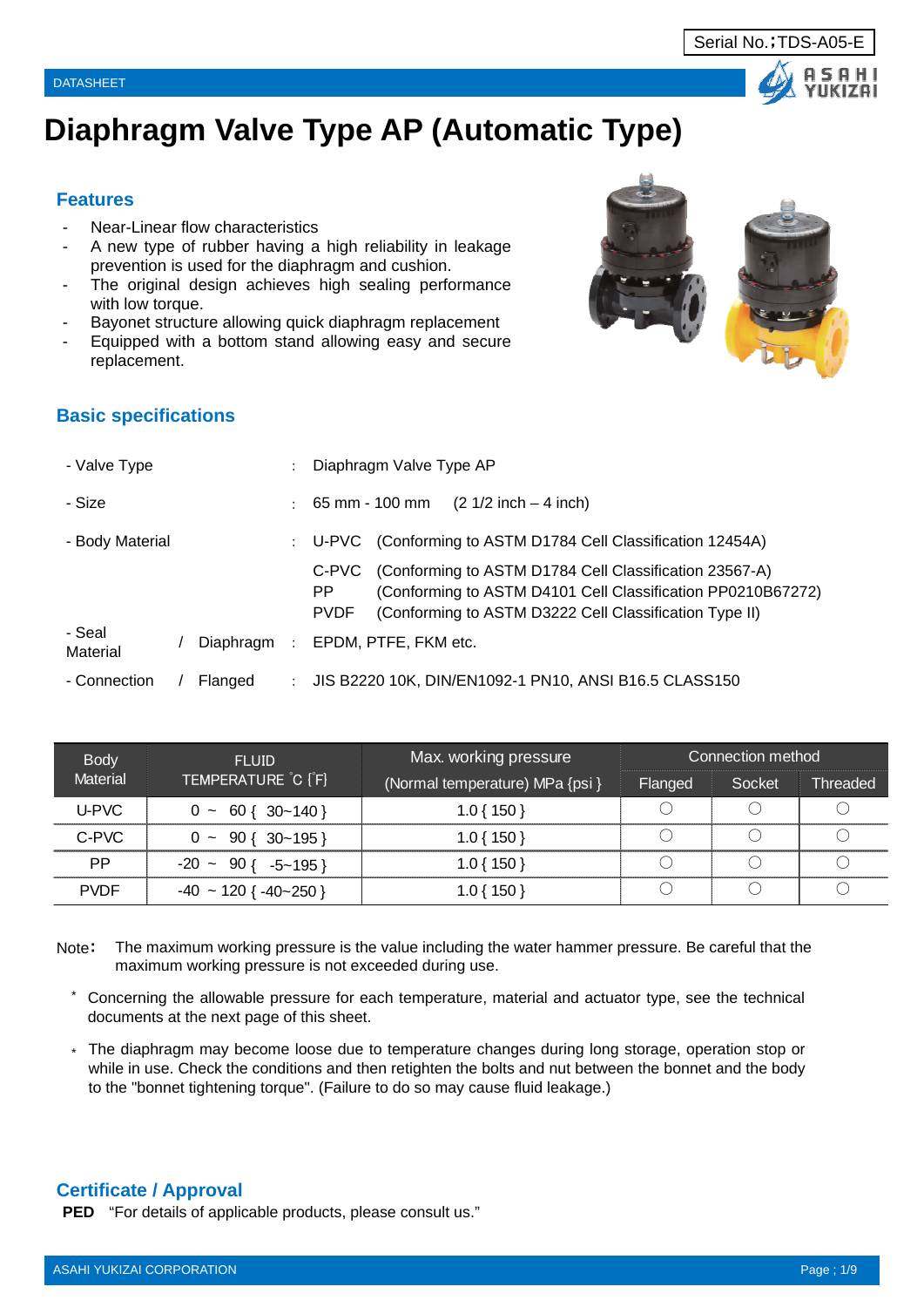

## **Working pressure vs. Temperature**



Note : Make sure that the temperature and pressure are within the working range during operation. (If the tolerance range is exceeded during use, the valve may be damaged.)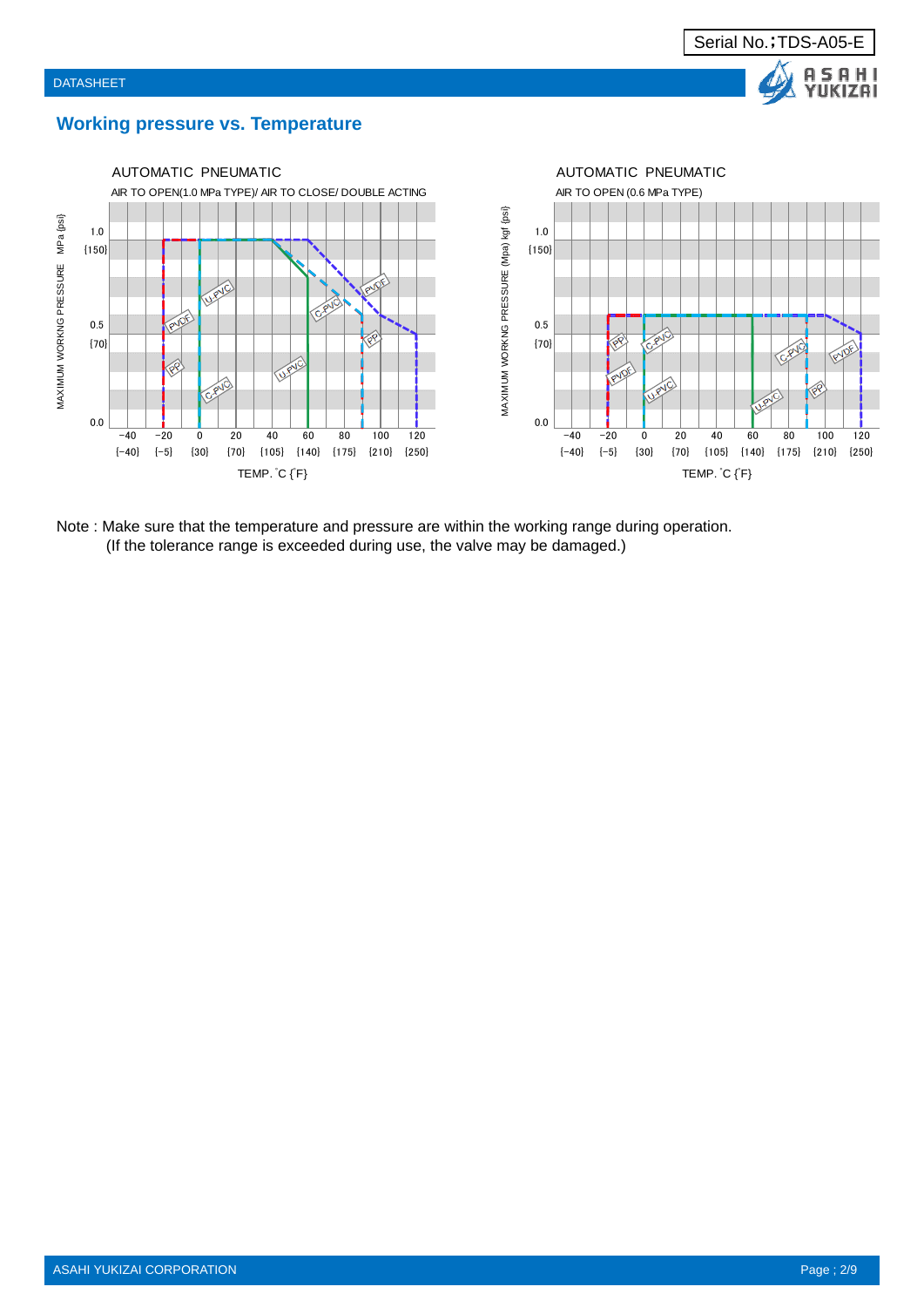

# **Product dimension**



Face of air Supply

#### (FOR DOUBLE ACTING)



Valve open: (a) Exhaust (b) Supply Valve close: (a) Supply (b) Exhaust

#### (FOR AIR TO OPEN)



Valve open: (b) Supply Valve close: (b) Exhaust

#### (FOR AIR TO CLOSE)



Valve open: (a) Exhaust Valve close: (a) Supply

|     | $\blacksquare$ JIS (Unit; mm) |                |     |     |                |   |    |               |               |     |                                        |                                                           |                            |     |                        |    |                                        |                                                   |     |       |              |                |                |     |
|-----|-------------------------------|----------------|-----|-----|----------------|---|----|---------------|---------------|-----|----------------------------------------|-----------------------------------------------------------|----------------------------|-----|------------------------|----|----------------------------------------|---------------------------------------------------|-----|-------|--------------|----------------|----------------|-----|
|     |                               | MAX.WORKING    |     |     | <b>JIS 10K</b> |   |    |               |               |     |                                        |                                                           |                            |     |                        |    |                                        |                                                   |     |       |              |                |                |     |
| mm  | inch                          | PRESSURE       |     | D   | C              |   |    | DOUBLE ACTING |               |     | AIR TO OPEN AIR TO CLOSE DOUBLE ACTING |                                                           | AIR TO OPEN   AIR TO CLOSE |     | U-PVC PP<br>C-PVC PVDF |    | DOUBLE ACTING AIR TO OPEN AIR TO CLOSE |                                                   |     | $H_1$ | <sub>S</sub> | S <sub>1</sub> | S <sub>2</sub> | D   |
| 65  | 21/2                          | 0.6MPa, 1.0MPa | 67  | 175 | 140            |   | 19 | 216           | 216           | 216 | 255                                    | 255                                                       | 255                        | 250 | 22                     | 23 | 353                                    | 353                                               | 353 | 61    | 85           | M8             | 15             | 1/4 |
| 80  |                               | 0.6MPa         | 78  | 185 | 150            | 8 | 19 | 216           | 216<br>______ | 216 | 255                                    | 255                                                       | 255                        | 280 | 22                     | 23 | 376                                    | 376<br>----------                                 | 376 | 63    |              | 100 M12        | 22             | 1/4 |
|     |                               | 1.0MPa         |     |     |                |   |    |               | 232           |     |                                        | 271                                                       |                            |     |                        |    |                                        | 389                                               |     |       |              |                |                |     |
|     |                               | 0.6MPa         | 100 | 210 | 175            | 8 | 19 | 232           | 232           | 276 | 271                                    | 271<br><b><i>CONTINUES OF CONTINUES OF CONTINUES.</i></b> | 315                        | 340 | 22                     | 24 | 428                                    | 428<br><b>CONTRACTOR CONTRACTOR IN CONTRACTOR</b> | 451 | 78    |              | $120$ M12      | 22             | 1/4 |
| 100 |                               | 1.0MPa         |     |     |                |   |    |               | 276           |     |                                        | 315                                                       |                            |     |                        |    |                                        | 451                                               |     |       |              |                |                |     |

(ENSAT FITTING MOUNTING HOLE)

 $Y-Y$ 

 $2-S_1$  Depth  $S_2$ 

 $\mathcal{U}$ 

∖∌

#### ■ DIN (Unit: mm)

|     |      | MAX.WORKING    |     |     |     | DIN PN10 |    |     |     |     |                                                            |     |                          |     |         |                  |               |                 |                          |    |     |                 |                |     |
|-----|------|----------------|-----|-----|-----|----------|----|-----|-----|-----|------------------------------------------------------------|-----|--------------------------|-----|---------|------------------|---------------|-----------------|--------------------------|----|-----|-----------------|----------------|-----|
| mm  | inch | PRESSURE       | u   | D   |     |          |    |     |     |     | DOUBLE ACTING   AIR TO OPEN   AIR TO CLOSE   DOUBLE ACTING |     | AIR TO OPEN AIR TO CLOSE |     | $U-PVC$ | PP<br>C-PVC PVDF | DOUBLE ACTING |                 | AIR TO OPEN AIR TO CLOSE | н. | -S  | S <sub>1</sub>  | S <sub>2</sub> |     |
| 65  | 21/2 | 0.6MPa, 1.0MPa | 67  | 185 | 145 |          | 18 | 216 | 216 | 216 | 255                                                        | 255 | 255                      | 290 | 22      | 22               | 353           | 353             | 353                      | 61 | 85  | M8              | 15             | 1/4 |
|     |      | 0.6MPa         | 78  | 200 | 160 | -8       | 18 | 216 | 216 | 216 | 255                                                        | 255 | 255                      | 310 |         | 24               | 368           | 368<br>________ | 376                      | 63 | 100 | M <sub>12</sub> | 22             | 1/4 |
| 80  |      | 1.0MPa         |     |     |     |          |    |     | 232 |     |                                                            | 271 |                          |     |         |                  |               | 389             |                          |    |     |                 |                |     |
|     |      | 0.6MPa         | 100 | 220 | 180 | 8        | 18 | 232 | 232 | 276 | 271                                                        | 271 | 315                      | 350 |         | 26               | 428           | 428             | 451                      | 78 | 120 | M12             | 22             | 1/4 |
| 100 |      | 1.0MPa         |     |     |     |          |    |     | 276 |     |                                                            | 315 |                          |     |         |                  |               | 451             |                          |    |     |                 |                |     |

#### ■ ANSI (Unit: inch)

|           |     | MAX.WORKING   |                      | ANSI Class 150 |   |      |      |       |       |                                                                               |                   |       |          |                                                                  |          |       |       |                   |       |       |             |                 |      |  |
|-----------|-----|---------------|----------------------|----------------|---|------|------|-------|-------|-------------------------------------------------------------------------------|-------------------|-------|----------|------------------------------------------------------------------|----------|-------|-------|-------------------|-------|-------|-------------|-----------------|------|--|
| inch      | mm  | PRESSURE      | D                    |                |   |      |      |       |       | DOUBLE ACTING AIR TO OPEN AIR TO CLOSE DOUBLE ACTING AIR TO OPEN AIR TO CLOSE |                   |       | GRINNEL  | AV<br>STANDARD C-PVC PVDF DOUBLE ACTING AIR TO OPEN AIR TO CLOSE | U-PVC PP |       |       |                   |       | $H_1$ |             | $S_1$           |      |  |
|           |     |               |                      |                |   |      |      |       |       |                                                                               |                   |       | STANDARD |                                                                  |          |       |       |                   |       |       |             |                 |      |  |
| $21/2$ 65 |     | 85psi, 150psi | 2.64   7.00   5.50   |                |   | 0.75 | 8.50 | 8.50  | 8.50  | 10.04                                                                         | 10.04             | 10.04 |          | 9.84                                                             | 10.87    | 10.91 | 13.90 | 13.90             | 13.90 |       | $2.40$ 3.35 | M8              | 0.59 |  |
| 80        |     | 85psi         | $3.07$ 7.50 6.00     |                |   | 0.75 | 8.50 | 8.50  | 8.50  | 10.04                                                                         | 10.04<br>______   | 10.04 | 10.37    | 11.02                                                            | 10.87    | 0.91  | 14.49 | 14.49<br>______   | 14.49 |       | 2.48 3.94   | M <sub>12</sub> | 0.87 |  |
|           |     | 150psi        |                      |                |   |      |      | 9.13  |       |                                                                               | 10.67             |       |          |                                                                  |          |       |       | 15.31             |       |       |             |                 |      |  |
|           | 100 | 85psi         | $3.94$   9.00   7.50 |                | 8 | 0.75 | 9.13 | 9.13  | 10.87 | 10.67                                                                         | 10.67<br>________ | 12.40 | 12.93    | 13.39                                                            | 10.87    | 0.94  | 16.85 | 16.85<br>________ | 17.76 |       | $3.07$ 4.72 | M12             | 0.87 |  |
|           |     | 150psi        |                      |                |   |      |      | 10.87 |       |                                                                               | 12.40             |       |          |                                                                  |          |       |       | 17.76             |       |       |             |                 |      |  |

#### ACTUATOR SELECTION CHART

|                    |                      |             | <b>ACTUATOR TYPE</b> |              |
|--------------------|----------------------|-------------|----------------------|--------------|
| <b>SIZE</b>        | <b>DOUBLE ACTING</b> |             | <b>AIR TO OPEN</b>   | AIR TO CLOSE |
|                    |                      | 0.6MPa TYPE | 1.0MPa TYPE          |              |
| 65mm (2 1/2inch)   | AP-1DA               | AP-1AO-06   | AP-1AO-10            | AP-1AS       |
|                    | AP-2DA               | AP-2AO-06   |                      | AP-2AS       |
| 3inch)<br>80mm (   |                      |             | AP-2AO-10            |              |
|                    | AP-3DA               | AP-3AO-06   |                      |              |
| $100$ mm<br>4inch) |                      |             | AP-3AO-10            | AP-3AS       |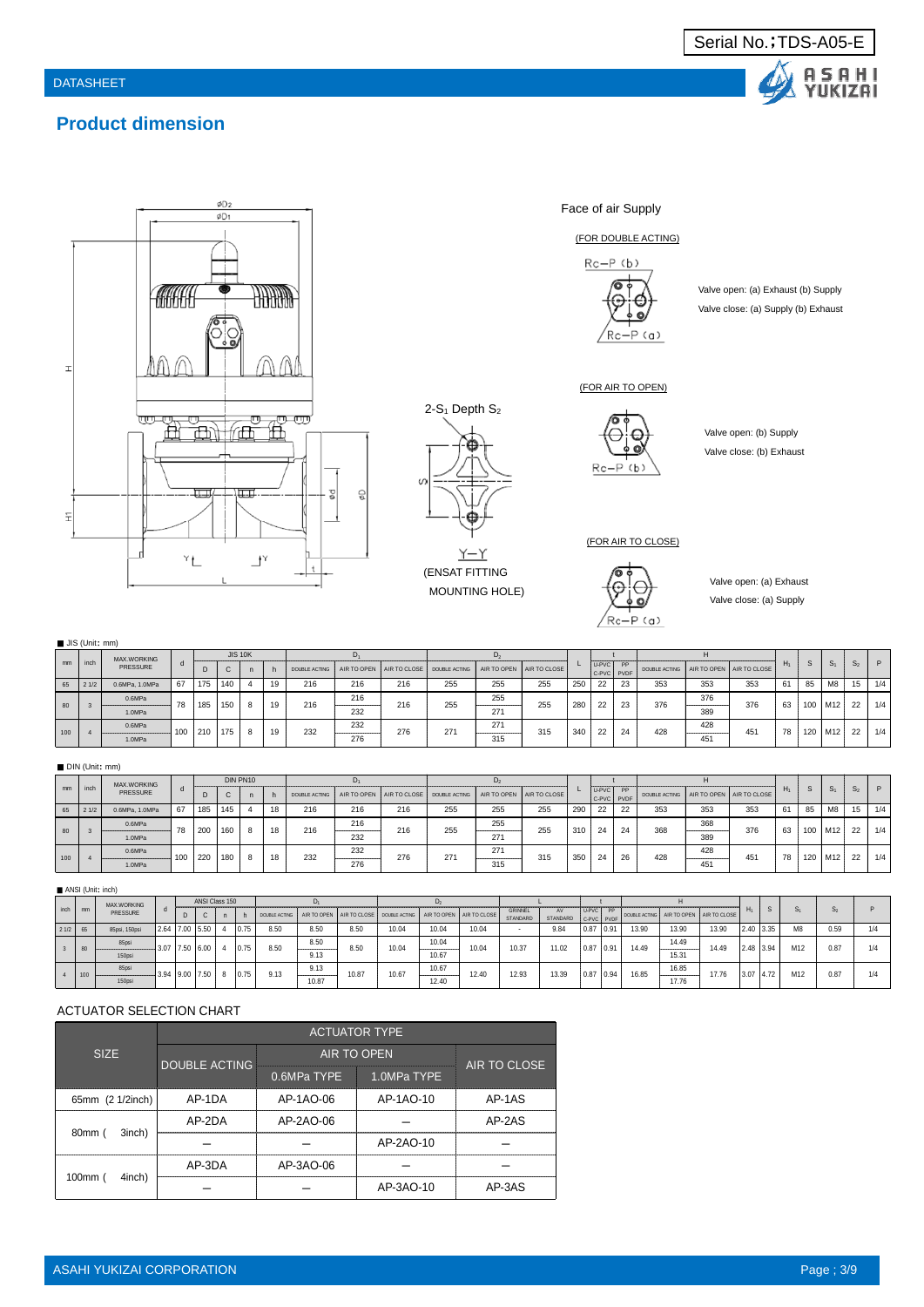

## **Parts list**

AUTOMATIC [PNEUMATIC] DOUBLE ACTING





|                | PART NO./NAME               | QTY | <b>MATERIAL</b>            |     | PART NO./NAME            | QTY            | <b>MATERIAL</b>         |                 | PART NO./NAME                          | QTY            | <b>MATERIAL</b>         |
|----------------|-----------------------------|-----|----------------------------|-----|--------------------------|----------------|-------------------------|-----------------|----------------------------------------|----------------|-------------------------|
|                | <b>BODY</b>                 |     | IPVC. C-PVC. PP. PVDF      | 8   | İCYLINDER BODY           |                | <b>IPPG</b>             | 19 <sub>c</sub> | CONICAL SPRING WASHER (No.19)          |                | 8Sets STAINLESS STEEL   |
| 1a             | <b>INSERTED NUT</b>         |     | <b>COPPER ALLOY</b>        | 9   | <b>CYLINDER BONNET</b>   |                | <b>PPG</b>              |                 |                                        |                | Use for PVDF Body       |
|                |                             |     | Use for PVC,C-PVC,PP Body  | 10  | PISTON                   |                | <b>PF+GF</b>            | 19n             | NUT (No.19)                            | 8              | <b>STAINLESS STEEL</b>  |
|                |                             |     | <b>STAINLESS STEEL</b>     | 11  | <b>GAUGE COVER</b>       |                | PC                      | 19s             | SPRING WASHER (No.19)                  | 8              | <b>STAINLESS STEEL</b>  |
|                |                             |     | Use for PVDF Body          | 12  | <b>ISTEM</b>             |                | <b>ISTAINLESS STEEL</b> |                 | 19w WASHER (No.19)                     | 12             | <b>STAINLESS STEEL</b>  |
|                | <b>IDIAPHRAGM</b>           |     | <b>IEPDM. PTFE. Others</b> |     | 12n   NUT (No.12)        |                | <b>ISTAINLESS STEEL</b> | 20              | <b>O-RING (No.20)</b>                  |                | INBR.                   |
| 3a             | INSERTED METAL OF DIAPHRAGM |     | <b>ISTAINLESS STEEL</b>    | 12s | SPRING WASHER (No.12)    |                | <b>STAINLESS STEEL</b>  | 21              | $ O-RING(No.21) $                      |                | <b>NBR</b>              |
| 3 <sub>b</sub> | DIAPHRAGM PIN               |     | <b>STAINLESS STEEL</b>     | 13  | <b>STEM WASHER</b>       |                | <b>STAINLESS STEEL</b>  | 22              | O-RING (No.22)                         |                | <b>NBR</b>              |
| $\Delta$       | <b>CUSHION</b>              |     | EPDM                       | 14  | O-RING (No.14)           |                | EPDM                    | 23              | O-RING (No.23)                         |                | <b>NBR</b>              |
|                |                             |     | Use for PTFE Diaphragm     | 16  | <b>SPRING BASE</b>       |                | <b>PVC</b>              | 24              | O-RING (No.24)                         |                | <b>NBR</b>              |
| 5              | <b>ICUSHION COVER</b>       |     | <b>PVDF</b>                | 17  | <b>SCREW</b>             | $\overline{4}$ | <b>STAINLESS STEEL</b>  |                 | 25 STOPPER                             |                | 1Sets STAINLESS STEEL   |
|                |                             |     | Use for PTFE Diaphragm     | 18  | [CAP BOLT (No.18)        | $\sim$         | <b>ISTAINLESS STEEL</b> |                 | 25a SPRING WASHER (No.25)              |                | <b>ISTAINLESS STEEL</b> |
| 6              | <b>COMPRESSOR</b>           |     | <b>PVDF</b>                |     | 18b BOLT (No.18)         |                | <b>ISTAINLESS STEEL</b> |                 | 26 STOPPER BASE                        |                | <b>ISTAINLESS STEEL</b> |
| 6a             | <b>COMPRESSOR PIN</b>       |     | <b>STAINLESS STEEL</b>     |     | 18e INSERTED NUT (No.18) |                | <b>COPPER ALLOY</b>     | 27              | CAP                                    |                | EPDM                    |
| 6 <sub>b</sub> | <b>IMETAL OF COMPRESSOR</b> |     | <b>STAINLESS STEEL</b>     |     | 18n   NUT (No.18)        |                | <b>ISTAINLESS STEEL</b> |                 | 28 NUT CAP                             |                | <b>PVC</b>              |
|                | <b>STUD BOLT</b>            |     | <b>STAINLESS STEEL</b>     |     | 18w WASHER (No.18)       |                | <b>STAINLESS STEEL</b>  | 29              | <b>INSERTED METAL OF CYLINDER BODY</b> | $\overline{2}$ | <b>STAINLESS STEEL</b>  |
|                |                             |     |                            | 19  | BOLT (No.19)             | 4              | <b>ISTAINLESS STEEL</b> | 35              | <b>IENSAT FOR BODY</b>                 | $\overline{2}$ | <b>COPPER ALLOY</b>     |

Diaphragms except EPDM and PTFE are available in FKM, VIFLON®C (FKM-C), VIFLON®F (FKM-F), CPE, CSM, NBR and IIR when required. The shape and appearance of assembly differ a little with nominal size compared to this drawing.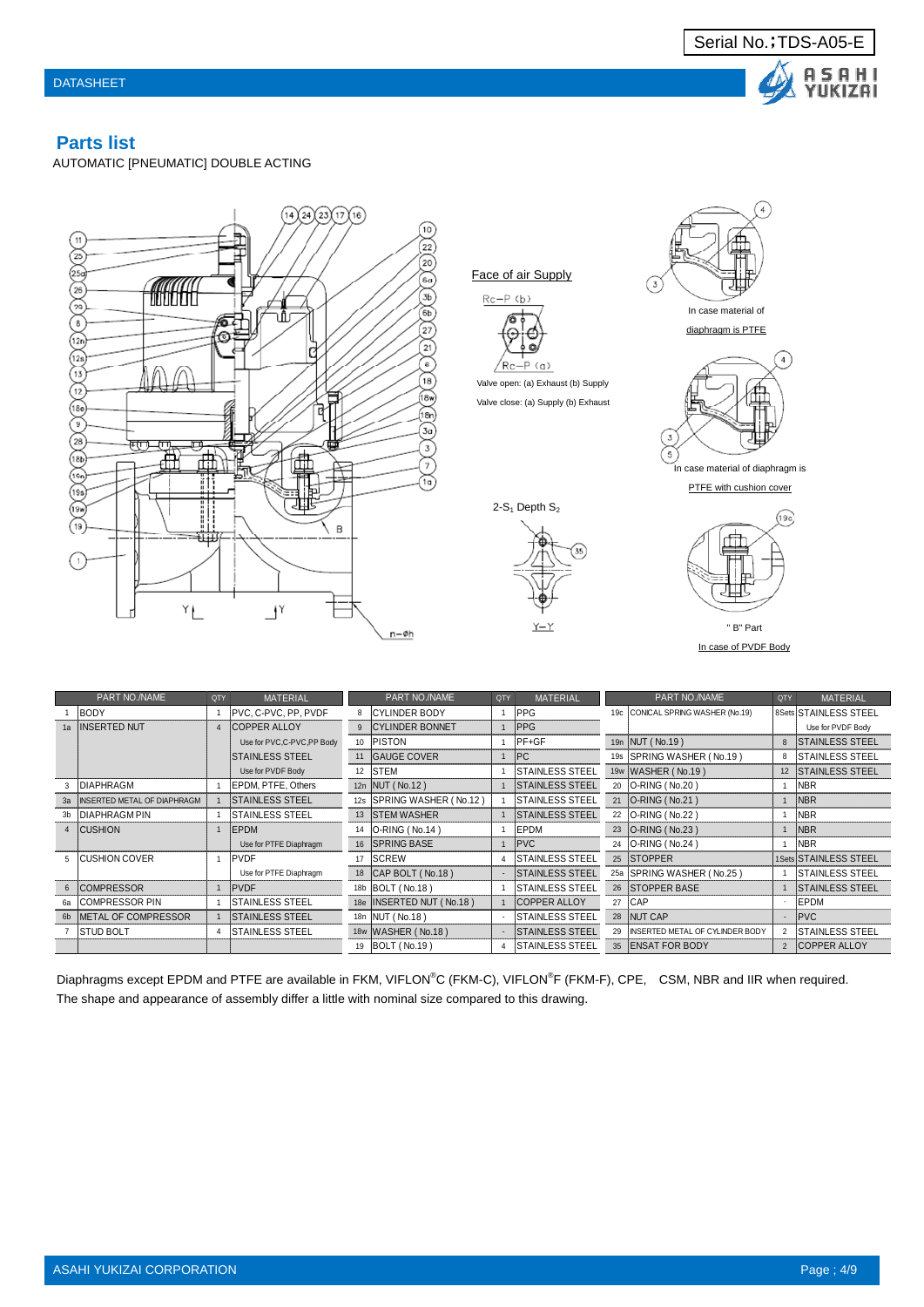

#### AUTOMATIC [PNEUMATIC] AIR TO OPEN



Face of air Supply



Valve open: (b) Supply Valve close: (b) Exhaust



In case material of diaphragm is **PTFE** with cushion cover

 $2-S_1$  Depth  $S_2$ 





" B" Part In case of PVDF Body

|                | PART NO./NAME               | QTY | <b>MATERIAL</b>           |     | PART NO./NAME                     | QTY | <b>MATERIAL</b>              |    | PART NO./NAME                   | <b>QTY</b>     | <b>MATERIAL</b>          |
|----------------|-----------------------------|-----|---------------------------|-----|-----------------------------------|-----|------------------------------|----|---------------------------------|----------------|--------------------------|
|                | BODY                        |     | PVC, C-PVC, PP, PVDF      | 10  | PISTON                            |     | $PF+GF$                      |    | 19n NUT (No.19)                 | 8              | <b>ISTAINLESS STEEL</b>  |
|                | 1a INSERTED NUT             |     | 4 COPPER ALLOY            |     | 11 GAUGE COVER                    |     | PC                           |    | 19s SPRING WASHER (No.19)       | 8              | <b>STAINLESS STEEL</b>   |
|                |                             |     | Use for PVC,C-PVC,PP Body | 12  | <b>STEM</b>                       |     | <b>STAINLESS STEEL</b>       |    | 19w WASHER (No.19)              | 12             | <b>ISTAINLESS STEEL</b>  |
|                |                             |     | <b>ISTAINLESS STEEL</b>   |     | 12n   NUT (No.12)                 |     | <b>STAINLESS STEEL</b>       |    | 20 O-RING (No.20)               |                | N <sub>BR</sub>          |
|                |                             |     | Use for PVDF Body         |     | 12s SPRING WASHER (No.12)         |     | <b>STAINLESS STEEL</b>       |    | 21 <b>O-RING</b> (No.21)        |                | <b>NBR</b>               |
|                | <b>DIAPHRAGM</b>            |     | <b>EPDM. PTFE. Others</b> |     | 13 STEM WASHER                    |     | <b>STAINLESS STEEL</b>       |    | 22 O-RING (No.22)               |                | <b>NBR</b>               |
|                | INSERTED METAL OF DIAPHRAGN |     | <b>ISTAINLESS STEEL</b>   |     | 14   O-RING (No.14)               |     | <b>EPDM</b>                  |    | 23 <b>O-RING</b> (No.23)        |                | <b>NBR</b>               |
|                | <b>DIAPHRAGM PIN</b>        |     | <b>STAINLESS STEEL</b>    |     | 15 SPRING UNIT                    |     | SWOSC-B etc.                 |    | 24   O-RING (No.24)             |                | <b>NBR</b>               |
| $\overline{4}$ | <b>CUSHION</b>              |     | <b>IEPDM</b>              | 16  | <b>SPRING BASE</b>                |     | <b>PVC</b>                   |    | 25 STOPPER                      |                | 1Sets STAINLESS STEEL    |
|                |                             |     | Use for PTFE Diaphragm    | 17  | <b>SCREW</b>                      |     | <b>STAINLESS STEEL</b>       |    | 25a SPRING WASHER (No.25)       |                | <b>STAINLESS STEEL</b>   |
|                | <b>CUSHION COVER</b>        |     | PVDF                      | 18  | CAP BOLT (No.18)                  |     | <b>STAINLESS STEEL</b>       |    | 26 STOPPER BASE                 |                | <b>STAINLESS STEEL</b>   |
|                |                             |     | Use for PTFE Diaphragm    |     | 18b BOLT (No.18)                  |     | <b>STAINLESS STEEL</b>       |    | 27 CAP                          |                | EPDM                     |
| 6              | <b>COMPRESSOR</b>           |     | PVDF                      | 18e | INSERTED NUT (No.18)              |     | <b>ICOPPER ALLOY</b>         |    |                                 |                | 0.6MPa: Red 1.0MPa: Blue |
| 6a             | <b>COMPRESSOR PIN</b>       |     | <b>STAINLESS STEEL</b>    |     | 18n NUT (No.18)                   |     | <b>STAINLESS STEEL</b>       |    | 28 NUT CAP                      |                | <b>IPVC</b>              |
| 6 <sub>b</sub> | METAL OF COMPRESSOR         |     | <b>ISTAINLESS STEEL</b>   |     | 18w WASHER (No.18)                |     | <b>STAINLESS STEEL</b>       | 29 | INSERTED METAL OF CYLINDER BODY | $\overline{2}$ | <b>STAINLESS STEEL</b>   |
|                | <b>STUD BOLT</b>            |     | <b>ISTAINLESS STEEL</b>   |     | 19   BOLT (No.19)                 |     | 4 STAINLESS STEEL            |    | 30 INIPPLE                      |                | <b>IPPG</b>              |
| 8              | <b>CYLINDER BODY</b>        |     | <b>PPG</b>                |     | 19c CONICAL SPRING WASHER (No.19) |     | <b>8Sets STAINLESS STEEL</b> |    | 35 ENSAT FOR BODY               | $\overline{2}$ | <b>COPPER ALLOY</b>      |
|                | <b>CYLINDER BONNET</b>      |     | <b>PPG</b>                |     |                                   |     | Use for PVDF Body            |    |                                 |                |                          |

Diaphragms except EPDM and PTFE are available in FKM, VIFLON®C (FKM-C), VIFLON®F (FKM-F), CPE, CSM, NBR and IIR when required. The shape and appearance of assembly differ a little with nominal size compared to this drawing.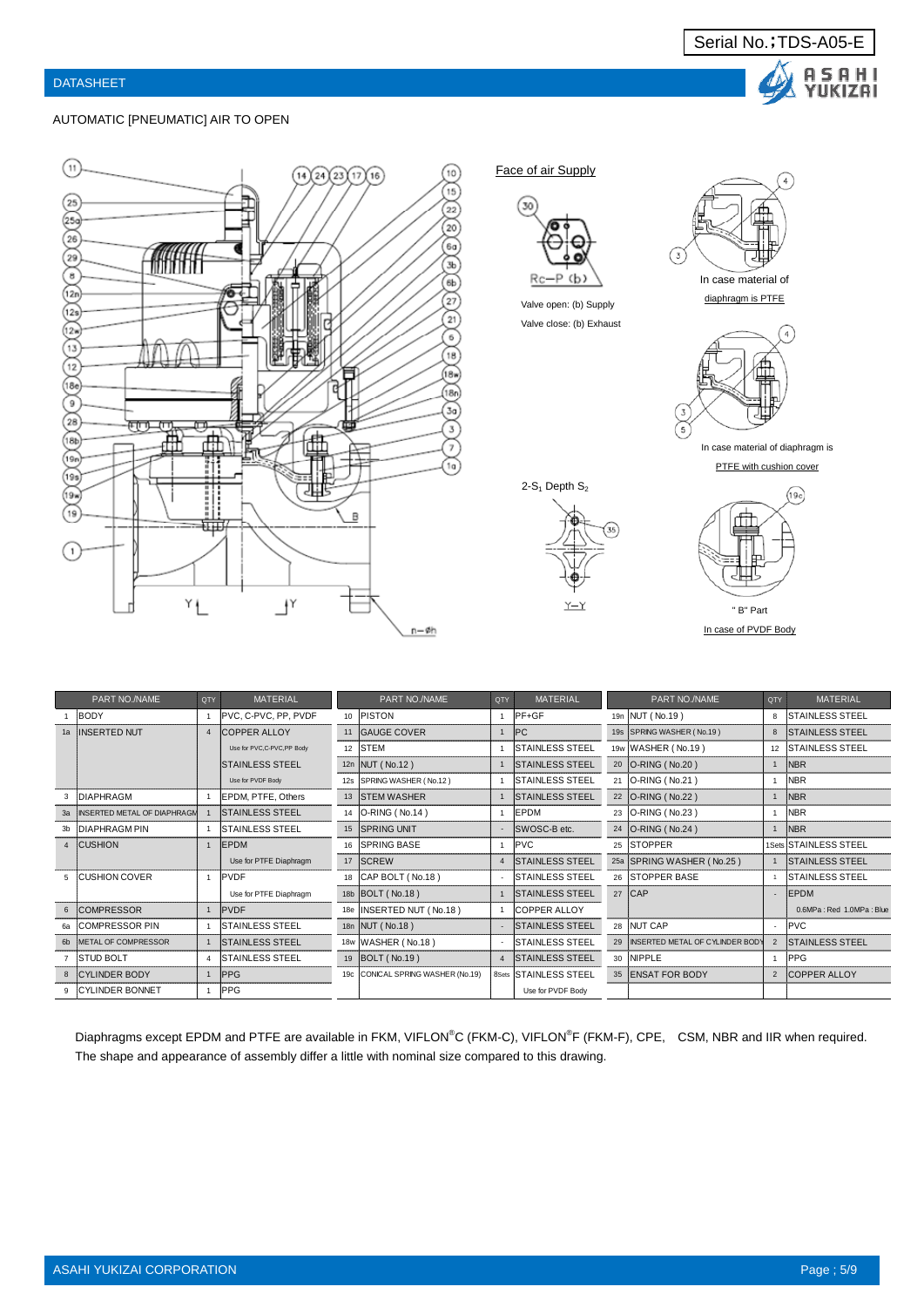

#### AUTOMATIC [PNEUMATIC] AIR TO CLOSE



|                | PART NO./NAME                  | <b>QTY</b>            | <b>MATERIAL</b>           | PART NO./NAME                     | QTY   | <b>MATERIAL</b>         | PART NO./NAME                      | QTY | <b>MATERIAL</b>        |
|----------------|--------------------------------|-----------------------|---------------------------|-----------------------------------|-------|-------------------------|------------------------------------|-----|------------------------|
|                | BODY                           |                       | PVC, C-PVC, PP, PVDF      | 10 PISTON                         |       | PF+GF                   | 19n NUT (No.19)                    |     | <b>STAINLESS STEEL</b> |
|                | 1a INSERTED NUT                | $\boldsymbol{\Delta}$ | <b>COPPER ALLOY</b>       | 11 GAUGE COVER                    |       | PC                      | 19s SPRING WASHER (No.19)          |     | <b>STAINLESS STEEL</b> |
|                |                                |                       | Use for PVC,C-PVC,PP Body | 12 STEM                           |       | <b>ISTAINLESS STEEL</b> | 19w WASHER (No.19)                 | 12  | <b>STAINLESS STEEL</b> |
|                |                                |                       | <b>STAINLESS STEEL</b>    | 12n NUT (No.12)                   |       | <b>STAINLESS STEEL</b>  | 20 O-RING (No.20)                  |     | <b>NBR</b>             |
|                |                                |                       | Use for PVDF Body         | 12s SPRING WASHER (No.12)         |       | <b>STAINLESS STEEL</b>  | 21 <b>O-RING</b> (No.21)           |     | <b>NBR</b>             |
|                | <b>DIAPHRAGM</b>               |                       | EPDM. PTFE, Others        | 13 <b>STEM WASHER</b>             |       | <b>STAINLESS STEEL</b>  | 22 O-RING (No.22)                  |     | <b>NBR</b>             |
|                | 3a INSERTED METAL OF DIAPHRAGM |                       | <b>ISTAINLESS STEEL</b>   | 14   O-RING (No.14)               |       | <b>IEPDM</b>            | 23   O-RING (No.23)                |     | <b>NBR</b>             |
| 3 <sub>b</sub> | <b>IDIAPHRAGM PIN</b>          |                       | <b>STAINLESS STEEL</b>    | 15 SPRING UNIT                    |       | SWOSC-B etc.            | 24   O-RING (No.24)                |     | <b>NBR</b>             |
|                | 4 CUSHION                      |                       | EPDM                      | 16 SPRING BASE                    |       | <b>PVC</b>              | 25 STOPPER                         |     | 1Sets STAINLESS STEEL  |
|                |                                |                       | Use for PTFE Diaphragm    | 17 SCREW                          |       | <b>STAINLESS STEEL</b>  | 25a SPRING WASHER (No.25)          |     | <b>STAINLESS STEEL</b> |
|                | 5 CUSHION COVER                |                       | PVDF                      | 18 CAP BOLT (No.18)               |       | <b>STAINLESS STEEL</b>  | 26 STOPPER BASE                    |     | <b>STAINLESS STEEL</b> |
|                |                                |                       | Use for PTFE Diaphragm    | 18b   BOLT (No.18)                |       | <b>STAINLESS STEEL</b>  | 27 CAP                             |     | EPDM                   |
|                | 6 COMPRESSOR                   |                       | <b>PVDF</b>               | 18e INSERTED NUT (No.18)          |       | <b>ICOPPER ALLOY</b>    | 28 NUT CAP                         |     | <b>PVC</b>             |
|                | <b>COMPRESSOR PIN</b>          |                       | <b>STAINLESS STEEL</b>    | 18n NUT (No.18)                   |       | <b>STAINLESS STEEL</b>  | 29 INSERTED METAL OF CYLINDER BODY |     | <b>STAINLESS STEEL</b> |
|                | 6b METAL OF COMPRESSOR         |                       | <b>STAINLESS STEEL</b>    | 18w WASHER (No.18)                |       | <b>ISTAINLESS STEEL</b> | 30 NIPPLE                          |     | PPG                    |
|                | <b>ISTUD BOLT</b>              |                       | <b>STAINLESS STEEL</b>    | 19   BOLT (No.19)                 |       | <b>STAINLESS STEEL</b>  | 35 ENSAT FOR BODY                  |     | <b>COPPER ALLOY</b>    |
|                | 8 CYLINDER BODY                |                       | <b>PPG</b>                | 19c CONICAL SPRING WASHER (No.19) | 8Sets | <b>STAINLESS STEEL</b>  |                                    |     |                        |
|                | 9 CYLINDER BONNET              |                       | <b>IPPG</b>               |                                   |       | Use for PVDF Body       |                                    |     |                        |

Diaphragms except EPDM and PTFE are available in FKM, VIFLON®C (FKM-C), VIFLON®F (FKM-F), CPE, CSM, NBR and IIR when required. The shape and appearance of assembly differ a little with nominal size compared to this drawing.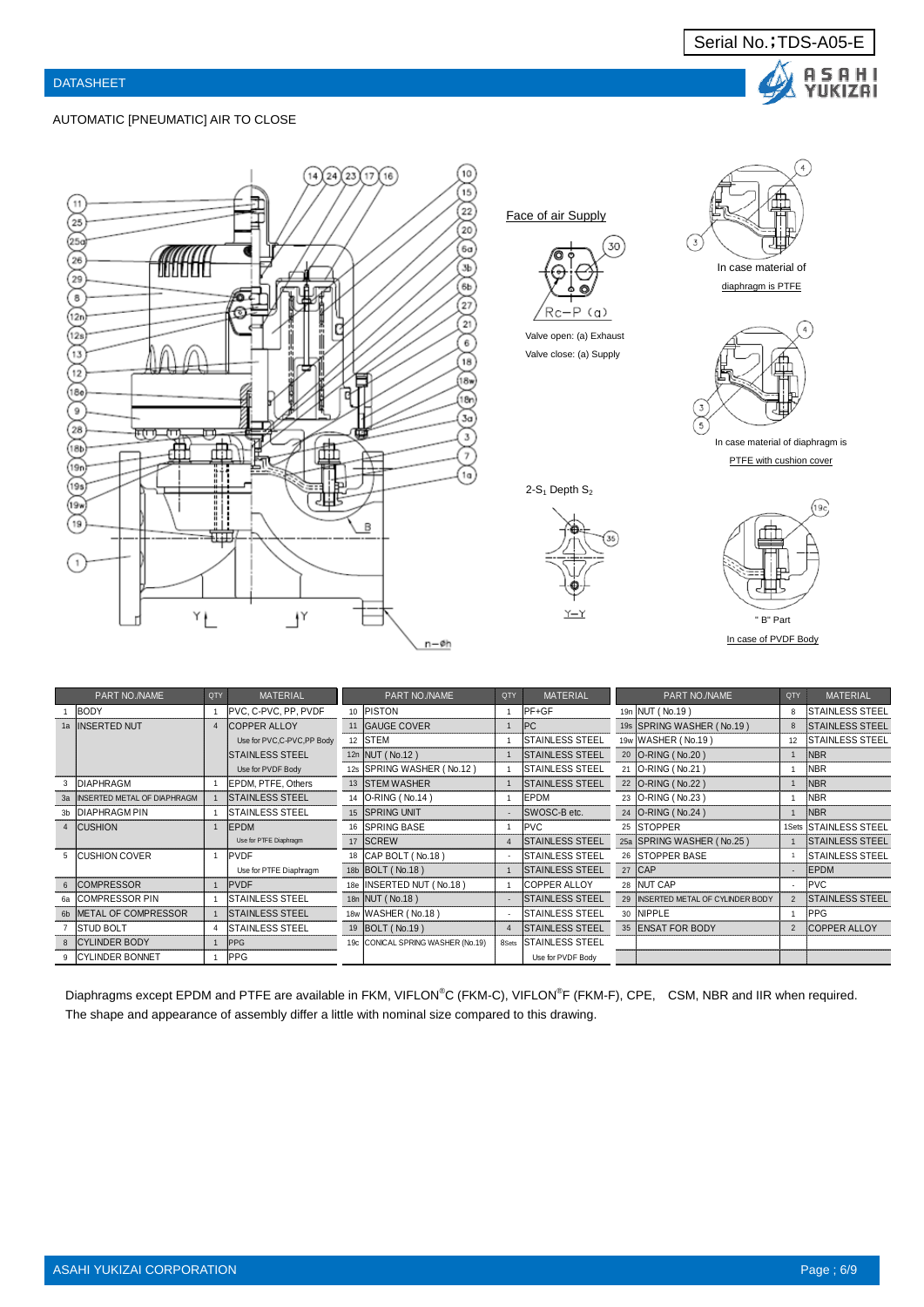# SAHI YUKIZAI

# **Compatible Actuator**

Light weight and compact size due to plastic actuator. Air piping is compatible with NAMUR standard. All-plastic body ensures excellent corrosion resistance.



|                           |                                          |                  | <b>ACTUATOR TYPE</b>            |               |                               |
|---------------------------|------------------------------------------|------------------|---------------------------------|---------------|-------------------------------|
|                           |                                          | $AP-1$           | $AP-2$                          | $AP-3$        | UNIT                          |
|                           |                                          |                  | <b>VALVE SIZE</b>               |               |                               |
|                           |                                          | 65mm (2 1/2inch) | 80mm (3inch)                    | 100mm (4inch) |                               |
| <b>OPERATING PRESSURE</b> | DOUBLE ACTING, AIR TO OPEN, AIR TO CLOSE |                  | $0.4 - 0.5$                     |               | MPa                           |
|                           | <b>DOUBLE ACTING</b>                     | 22.1             | 23.7                            | 30.4          |                               |
| AIR CONSUMPTION           | AIR TO OPEN (TYPE 0.6MPa)                | 7.4              | 7.7                             | 10.6          | NI/OPEN & CLOSE               |
|                           | AIR TO OPEN (TYPE 1.0MPa)                | 7.4              | 9.3                             | 15.1          | (0.4MPa)                      |
|                           | AIR TO CLOSE                             | 7.0              | 8.3                             | 17.2          |                               |
| <b>AIR SUPPLY BORE</b>    | DOUBLE ACTING, AIR TO OPEN, AIR TO CLOSE |                  | Rc 1/4                          |               |                               |
| AMBIENT TEMPERATURE       | DOUBLE ACTING, AIR TO OPEN, AIR TO CLOSE |                  | $-10 \sim 50$ { $14 \sim 122$ } |               | $^{\circ}$ C { $^{\circ}$ F } |

## OPTION COMBINATION

| COMBINATION NO.                    |   | 2               | 3 | 4 | 5 | 6 | 8 | 9 | 10 | 11 | 12 |
|------------------------------------|---|-----------------|---|---|---|---|---|---|----|----|----|
| SOLENOID VALVE <sup>*1</sup>       | ∩ |                 |   |   | Ω | ∩ | Ω |   |    |    |    |
| <b>FILTER REGULATOR</b>            |   |                 |   |   | Ω |   | ∩ |   |    |    |    |
| <b>SPEED CONTROLLER</b>            | ⊚ | ∩               |   | ⊚ | ⊚ | ⊚ | ⊚ |   | ∩  |    |    |
| LIMIT SWITCH BOX                   |   |                 | О |   |   |   | Ω |   |    |    |    |
| <b>LIMIT SWITCH</b>                |   |                 | O |   |   | ∩ | ∩ |   |    |    |    |
| BYPASS VALVE (SPEED CONTROLLER)    |   |                 |   |   |   |   |   |   |    |    |    |
| POSITIONER (E/P, P/P)              | ◎ |                 |   | Ω | ⊚ | ⊚ | ◎ | റ | ∩  |    |    |
| <b>MANUAL OVERRIDE</b>             |   |                 |   |   |   |   |   |   |    | ∩  |    |
| <b>FULL OPENING ADJUSTMENT</b>     |   |                 |   |   |   |   |   |   |    |    | ┌  |
| <b>INSERTED METAL (WITH ENSAT)</b> |   | <b>STANDARD</b> |   |   |   |   |   |   |    |    |    |

\*1: Equipped with a built-in speed controller and bypass valve.

◎ : indicates solenoid valve-dedicated type.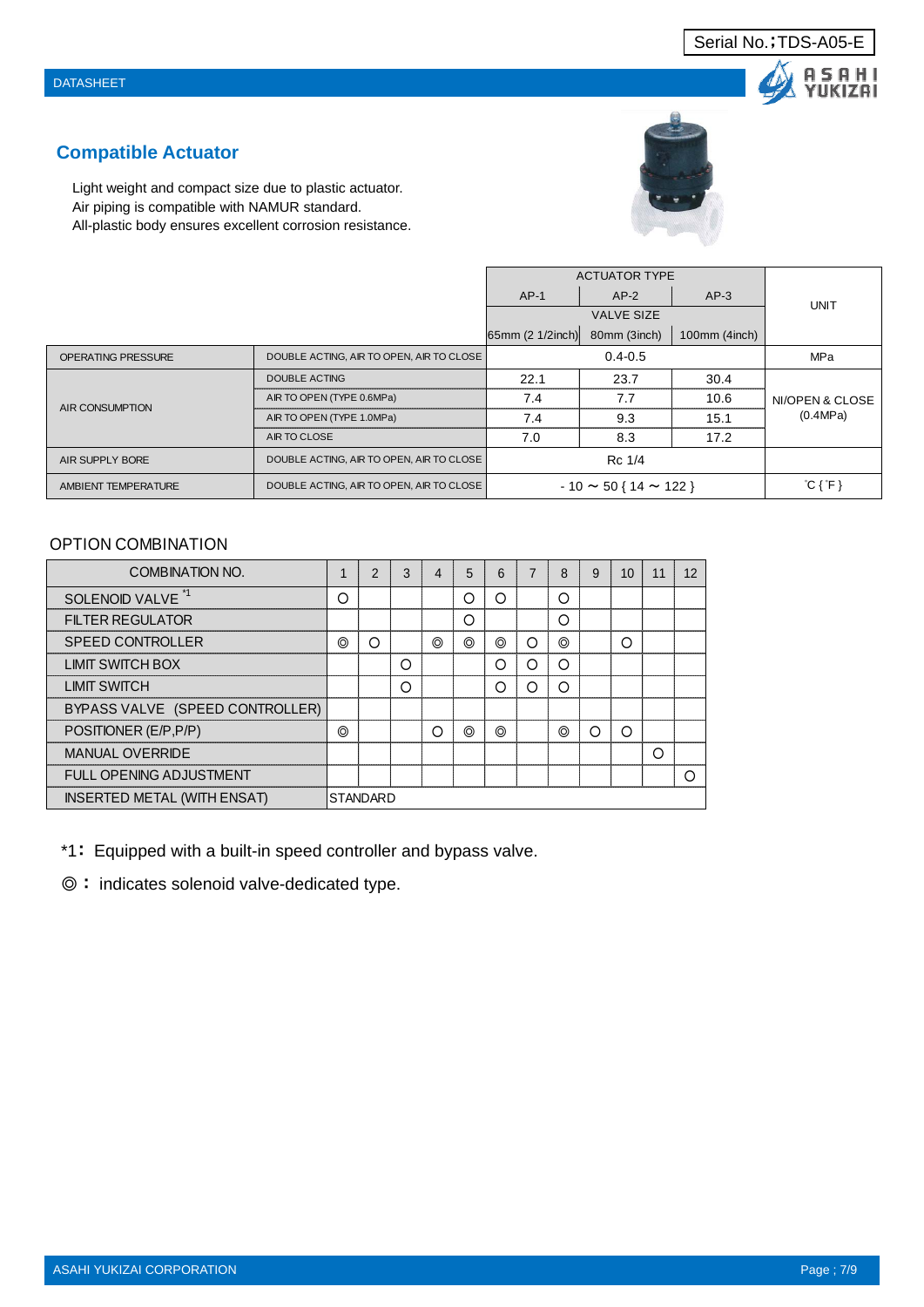|  | Serial No.; TDS-A05-E |
|--|-----------------------|
|  |                       |

## DATASHEET

| <b>DATASHEET</b>             |                     |                                                                                                                             |
|------------------------------|---------------------|-----------------------------------------------------------------------------------------------------------------------------|
| OPTION LIST                  | <b>MANUFACTURER</b> | <b>BASIC SPECIFICATIONS</b>                                                                                                 |
| SOLENOID VALVE NAMUR         | IKONAN              | · WATER PROOF, EXPLOSION PROOF                                                                                              |
|                              |                     | • POWER SOURCE AC100V, AC110V, AC200V, AC220V, DC24V                                                                        |
| <b>FILTER REGULATOR</b>      | KONAN               |                                                                                                                             |
| <b>SPEED CONTROLLER</b>      | <b>KONAN</b>        | Since a solenoid valve has a built-in exhaust valve, when a solenoid valve is mounted, no<br>speed controller is necessary. |
| <b>LIMIT SWITCH BOX</b>      | Rotech              | • WATER PROOF                                                                                                               |
| <b>LIMIT SWITCH</b>          | AZBIL               | • WATER PROOF, EXPLOSION PROOF                                                                                              |
|                              | (formerly YAMATAKE) | • OPEN: 1pc, CLOSE: 1pc, OPEN/CLOSE: 2pcs                                                                                   |
| <b>POSITIONER</b>            | <b>YTC</b>          | E/P: INPUT SIGNAL CURRENT DC 4-20 mA                                                                                        |
|                              |                     | P/P: INPUT SIGNAL AIR PRESSURE 0.02 - 0.1 MPa                                                                               |
| <b>MANUAL OVERRIDE</b>       | ASAHI YUKIZAI       |                                                                                                                             |
| <b>FULL OPENING ADJUSTME</b> | ASAHI YUKIZAI       |                                                                                                                             |

# **Cv value for each opening degree**



## FULL-OPEN Cv VALUE

| mm                           | 65   | 80  | 100 |  |  |
|------------------------------|------|-----|-----|--|--|
| inch                         | 21/2 | 3   |     |  |  |
| <b>FULL-OPEN</b><br>Cv VALUE | 85   | 115 | 185 |  |  |

# **Product weight**

TYPE AP [ AUTOMATIC PNEUMATIC TYPE AP ] Unit : kg

| m <sub>m</sub> |               | AIR TO OPEN |       |      |             |             |       |      | AIR TO CLOSE |       |       |      | DOUBLE ACTING |       |       |      |             |
|----------------|---------------|-------------|-------|------|-------------|-------------|-------|------|--------------|-------|-------|------|---------------|-------|-------|------|-------------|
|                | inch          | 0.6MPa TYPE |       |      |             | 1.0MPa TYPE |       |      |              |       |       |      |               |       |       |      |             |
|                |               | U-PVC       | C-PVC | PP   | <b>PVDF</b> | U-PVC       | C-PVC | PP   | <b>PVDF</b>  | U-PVC | C-PVC | PP   | <b>PVDF</b>   | U-PVC | C-PVC | PP   | <b>PVDF</b> |
| 65             | 21/2          | 13.1        | 13.1  | 12.7 | 13.6        | 13.7        | 13.7  | 12.7 | 14.2         | 12.0  | 12.0  | 11.0 | 12.5          | 11.4  | 11.4  | 10.4 | 11 Q        |
| 80             |               | 15.3        | 15.3  | 13.8 | 15.8        | 18.1        | 18.1  | 16.6 | 18.6         | 13.6  | 13.6  | 12.1 | 14.1          | 12.5  | 12.5  | 11.0 | 13.0        |
| 100            | $\frac{4}{ }$ | 21.2        | 21.2  | 18.7 | 21.7        | 28.4        | 28.4  | 25.9 | 28.9         | 22.7  | 22.7  | 20.2 | 23.2          | 17.3  | 17.3  | 14.8 | 17.8        |